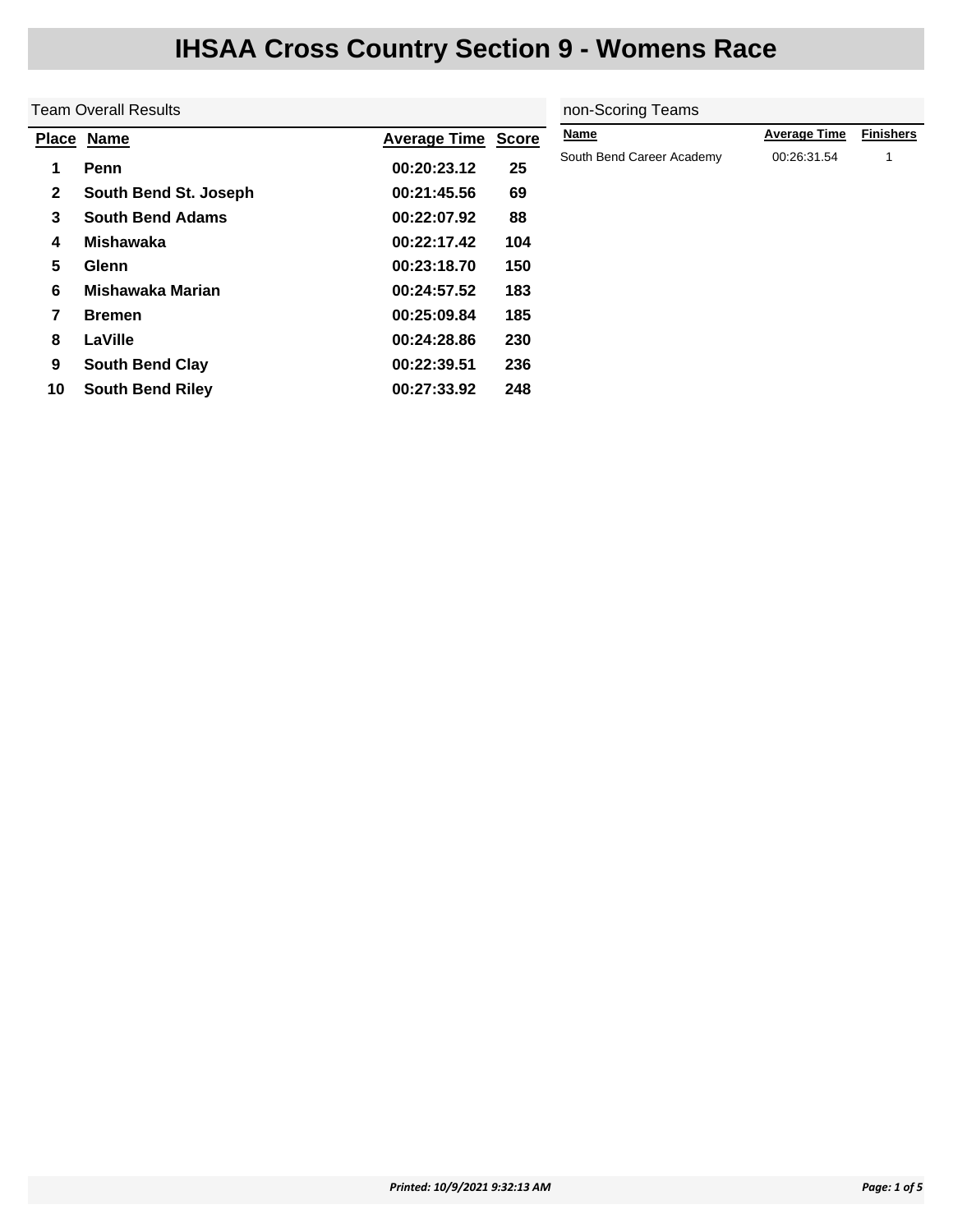#### Team Results

| Place        | <b>Team Name</b>        |                         |      |                               | <b>Average Time</b> | # of Finishers Team Score |                |
|--------------|-------------------------|-------------------------|------|-------------------------------|---------------------|---------------------------|----------------|
| 1            | Penn                    |                         |      |                               | 00:20:23.12         | 7                         | 25             |
|              | <b>Team Position</b>    | <b>Overall Position</b> | Bib# | Name                          |                     | <b>Chip Time</b>          | <b>Score</b>   |
|              | 1                       | 1                       | 14   | <b>Julie Smith</b>            |                     | 00:19:05.16               | 1              |
|              | $\mathbf 2$             | $\mathbf 2$             | 17   | Julia Economou                |                     | 00:19:50.21               | 2              |
|              | 3                       | 3                       | 11   | <b>Ellie Stabnik</b>          |                     | 00:20:09.39               | 3              |
|              | 4                       | 9                       | 10   | Nicole Jerzak                 |                     | 00:21:24.44               | 9              |
|              | 5                       | 10                      | 12   | <b>Aubrey Morgan</b>          |                     | 00:21:26.40               | 10             |
|              | 6                       | 17                      | 19   | <b>Abigail Stevens</b>        |                     | 00:22:10.70               | (17)           |
|              | $\overline{7}$          | 24                      | 18   | Kaylie Hanyzewski             |                     | 00:22:29.91               | (24)           |
| $\mathbf{2}$ | South Bend St. Joseph   |                         |      |                               | 00:21:45.56         | 7                         | 69             |
|              | <b>Team Position</b>    | <b>Overall Position</b> | Bib# | <b>Name</b>                   |                     | <b>Chip Time</b>          | <b>Score</b>   |
|              | 1                       | 5                       | 68   | <b>Margaret Baxter</b>        |                     | 00:20:47.42               | 5              |
|              | $\mathbf{2}$            | 11                      | 70   | <b>Cameron Ritschard</b>      |                     | 00:21:39.32               | 11             |
|              | 3                       | 12                      | 86   | <b>Tess Collins</b>           |                     | 00:21:47.17               | 12             |
|              | 4                       | 14                      | 66   | <b>Ava Rousseve</b>           |                     | 00:21:51.67               | 14             |
|              | 5                       | 27                      | 60   | Mary (Molly) Bellia           |                     | 00:22:42.19               | 27             |
|              | 6                       | 29                      | 64   | Mary Clare Elliot             |                     | 00:22:54.76               | (29)           |
|              | 7                       | 30                      | 62   | Amelia (Mia) Ritschard        |                     | 00:23:00.41               | (30)           |
| 3            | <b>South Bend Adams</b> |                         |      |                               | 00:22:07.92         | $\overline{7}$            | 88             |
|              | <b>Team Position</b>    | <b>Overall Position</b> | Bib# | <b>Name</b>                   |                     | <b>Chip Time</b>          | <b>Score</b>   |
|              | 1                       | 8                       | 51   | Lexi Lawwill                  |                     | 00:21:23.13               | 8              |
|              | 2                       | 18                      | 57   | <b>Trinity Breathitt</b>      |                     | 00:22:11.78               | 18             |
|              | 3                       | 19                      | 54   | <b>Olivia Purcell</b>         |                     | 00:22:17.63               | 19             |
|              | 4                       | 20                      | 56   | <b>Emily Shepherd</b>         |                     | 00:22:18.40               | 20             |
|              | 5                       | 23                      | 58   | <b>Delaney Packard</b>        |                     | 00:22:28.68               | 23             |
|              | 6                       | 26                      | 55   | Sofia Frazee                  |                     | 00:22:31.70               | (26)           |
|              | $\overline{7}$          | 33                      | 59   | Cecilia Frazee                |                     | 00:23:07.91               | (33)           |
| 4            | <b>Mishawaka</b>        |                         |      |                               | 00:22:17.42         | $\overline{7}$            | 104            |
|              | <b>Team Position</b>    | <b>Overall Position</b> | Bib# | Name                          |                     | <b>Chip Time</b>          | Score          |
|              | 1                       | 6                       | 23   | <b>Koryn Flick</b>            |                     | 00:20:50.75               | 6              |
|              | 2                       | $\overline{7}$          | 28   | Jillian Waelbroeck            |                     | 00:21:11.04               | $\overline{7}$ |
|              | 3                       | 22                      | 31   | <b>Jada Rogers</b>            |                     | 00:22:26.81               | 22             |
|              | 4                       | 32                      | 29   | <b>Camryn Long</b>            |                     | 00:23:02.10               | 32             |
|              | 5                       | 37                      | 30   | <b>Abrielle Flick</b>         |                     | 00:23:56.39               | 37             |
|              | 6                       | 39                      | 27   | Abigail Radecki               |                     | 00:24:27.68               | (39)           |
|              | $\overline{7}$          | 42                      | 26   | Kamdyn Hock                   |                     | 00:25:01.32               | (42)           |
| 5            | Glenn                   |                         |      |                               | 00:23:18.70         | $\overline{7}$            | 150            |
|              | <b>Team Position</b>    | <b>Overall Position</b> | Bib# | Name                          |                     | <b>Chip Time</b>          | <b>Score</b>   |
|              | 1                       | 15                      | 46   | Katelynn' Braun               |                     | 00:21:59.54               | 15             |
|              | 2                       | 28                      | 41   | <b>Haley Vermillion</b>       |                     | 00:22:47.95               | 28             |
|              | 3                       | 31                      | 45   | <b>Ciara Vincent</b>          |                     | 00:23:01.61               | 31             |
|              | 4                       | 36                      | 44   | <b>Eliana Lang</b>            |                     | 00:23:50.46               | 36             |
|              | 5                       | 40                      | 40   | <b>Alivia Turnage</b>         |                     | 00:24:53.96               | 40             |
|              | 6                       | 43                      | 43   | Taylor McVoy                  |                     | 00:26:01.39               | (43)           |
|              | $\overline{7}$          | 60                      | 42   | Kayla McClain                 |                     | 00:31:38.50               | (59)           |
| 6            | <b>Mishawaka Marian</b> |                         |      |                               | 00:24:57.52         | $\overline{7}$            | 183            |
|              | <b>Team Position</b>    | <b>Overall Position</b> | Bib# | Name                          |                     | <b>Chip Time</b>          | <b>Score</b>   |
|              | 1                       | 4                       | 78   | <b>Deirdre Tomasek</b>        |                     | 00:20:26.83               | 4              |
|              | 2                       | 41                      | 74   | <b>Valerie Donndelinger</b>   |                     | 00:24:58.97               | 41             |
|              |                         |                         |      | Printed: 10/9/2021 9:32:13 AM |                     |                           | Page: 2 of 5   |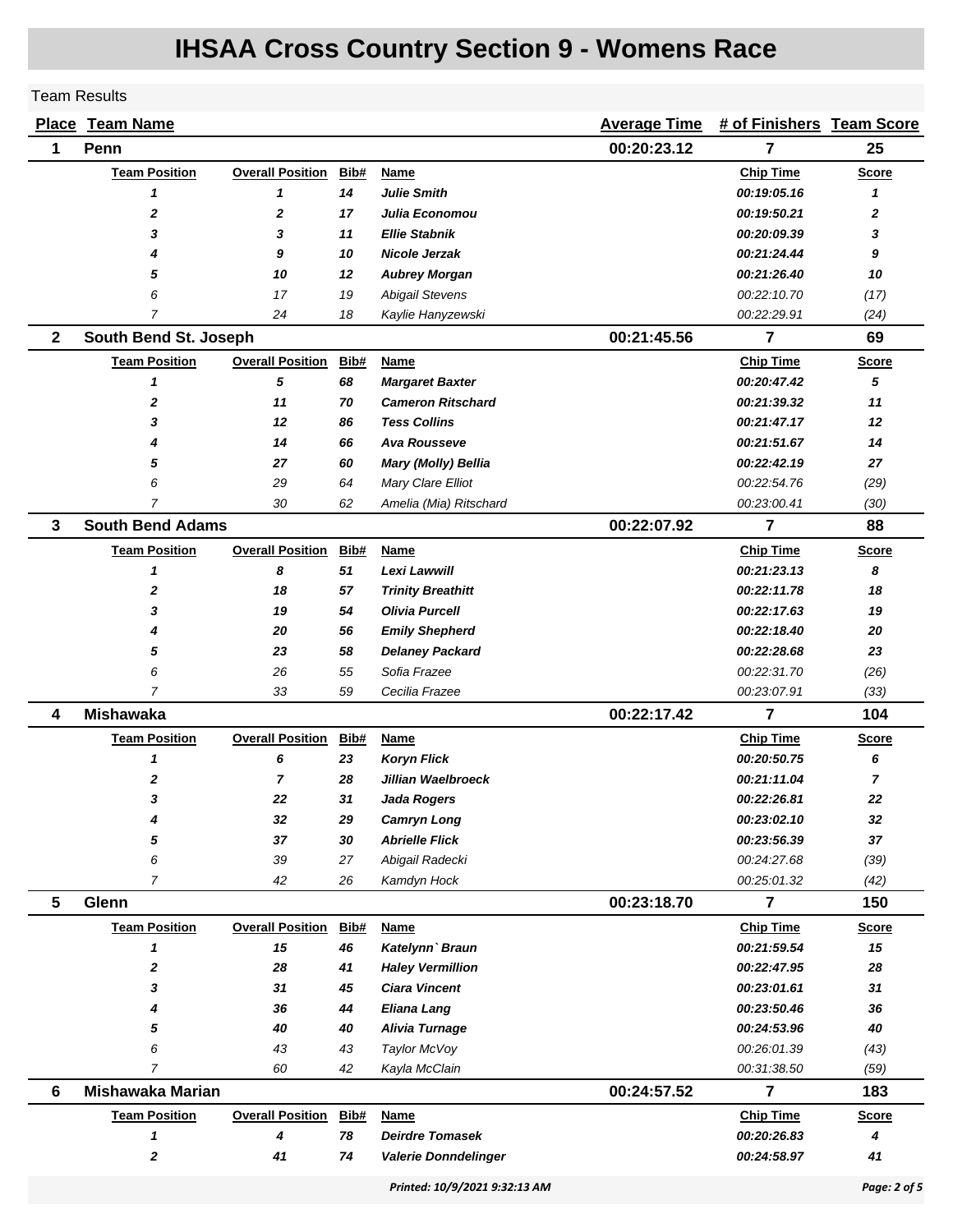|                | 3                       | 45                      | 84             | <b>Nadalyn Gerwells</b> |             | 00:26:16.19      | 45           |
|----------------|-------------------------|-------------------------|----------------|-------------------------|-------------|------------------|--------------|
|                | 4                       | 46                      | 83             | <b>Maureen Cripe</b>    |             | 00:26:20.77      | 46           |
|                | 5                       | 48                      | 75             | <b>Isabella Carles</b>  |             | 00:26:44.85      | 47           |
|                | 6                       | 53                      | 82             | Linda Ontiveros         |             | 00:27:35.08      | (52)         |
|                | $\overline{7}$          | 55                      | 79             | Molly Stabley-Temple    |             | 00:27:57.48      | (54)         |
| $\overline{7}$ | <b>Bremen</b>           |                         |                |                         | 00:25:09.84 | 6                | 185          |
|                | <b>Team Position</b>    | <b>Overall Position</b> | Bib#           | Name                    |             | <b>Chip Time</b> | <b>Score</b> |
|                | $\mathbf{1}$            | 13                      | 673            | <b>Hallie Klockow</b>   |             | 00:21:48.48      | 13           |
|                | $\overline{2}$          | 25                      | 35             | Michaela Berger         |             | 00:22:30.75      | 25           |
|                | 3                       | 44                      | 37             | <b>Audrey Sands</b>     |             | 00:26:15.18      | 44           |
|                | 4                       | 51                      | 36             | <b>Amber Barber</b>     |             | 00:27:20.53      | 50           |
|                | 5                       | 54                      | 34             | <b>Caley Newman</b>     |             | 00:27:54.28      | 53           |
|                | 6                       | 56                      | 38             | Samantha Simons         |             | 00:28:33.34      | (55)         |
| 8              | LaVille                 |                         |                |                         | 00:24:28.86 | 3                | 230          |
|                | <b>Team Position</b>    | <b>Overall Position</b> | Bib#           | Name                    |             | <b>Chip Time</b> | <b>Score</b> |
|                | $\mathbf{1}$            | 21                      | 47             | Jamie Havera            |             | 00:22:23.95      | 21           |
|                | $\boldsymbol{2}$        | 35                      | 49             | <b>Faith Rock</b>       |             | 00:23:40.92      | 35           |
|                | 3                       | 52                      | 48             | Jessica Keb             |             | 00:27:21.71      | 51           |
|                | 4                       | 62                      | 0              | <b>Ghost Runner</b>     |             |                  | 61           |
|                | 5                       | 63                      | 0              | <b>Ghost Runner</b>     |             |                  | 62           |
| 9              | <b>South Bend Clay</b>  |                         |                |                         | 00:22:39.51 | $\overline{2}$   | 236          |
|                | <b>Team Position</b>    | <b>Overall Position</b> | Bib#           | Name                    |             | <b>Chip Time</b> | <b>Score</b> |
|                | $\mathbf{1}$            | 16                      | 33             | <b>Anna Borger</b>      |             | 00:22:06.14      | 16           |
|                | $\mathbf{2}$            | 34                      | 32             | <b>Alexa Hunt</b>       |             | 00:23:12.87      | 34           |
|                | 3                       | 62                      | 0              | <b>Ghost Runner</b>     |             |                  | 61           |
|                | 4                       | 63                      | 0              | <b>Ghost Runner</b>     |             |                  | 62           |
|                | 5                       | 64                      | 0              | <b>Ghost Runner</b>     |             |                  | 63           |
| 10             | <b>South Bend Riley</b> |                         |                |                         | 00:27:33.92 | $\overline{7}$   | 248          |
|                | <b>Team Position</b>    | <b>Overall Position</b> | Bib#           | Name                    |             | <b>Chip Time</b> | <b>Score</b> |
|                | $\mathbf{1}$            | 38                      | 9              | <b>Stella Mowery</b>    |             | 00:24:09.01      | 38           |
|                | $\mathbf{2}$            | 49                      | 1              | <b>Anne Gray</b>        |             | 00:26:59.39      | 48           |
|                | 3                       | 50                      | 5              | <b>Julie Ashley</b>     |             | 00:27:12.68      | 49           |
|                | 4                       | 57                      | 8              | <b>Marinnah Kulcsar</b> |             | 00:29:33.73      | 56           |
|                |                         |                         |                |                         |             |                  |              |
|                | 5                       | 58                      | $\overline{7}$ | Sarai Turner-Thomas     |             | 00:29:54.79      | 57           |
|                | 6                       | 59                      | $\overline{4}$ | Margaret Whitmer        |             | 00:31:09.72      | (58)         |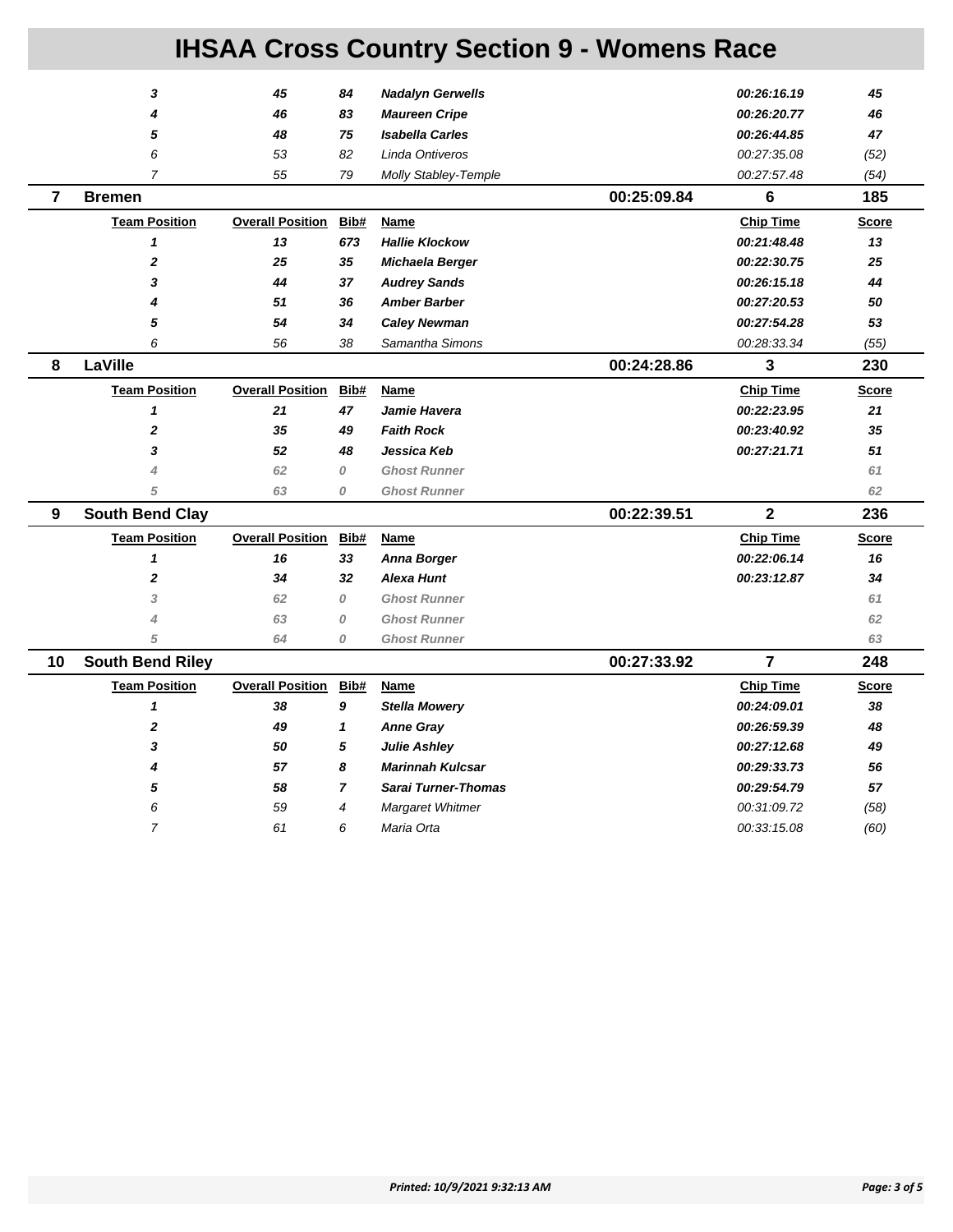#### Individual Overall Results

| <b>Overall</b> |                |         | Score Bib# Name                               | <b>Class</b> | <b>Chip Time</b>           | <b>Team</b>                          |
|----------------|----------------|---------|-----------------------------------------------|--------------|----------------------------|--------------------------------------|
| 1              | 1              | 14      | <b>Julie Smith</b>                            | Κ            | 00:19:05.16                | Penn                                 |
| 2              | 2              | 17      | Julia Economou                                | κ            | 00:19:50.21                | Penn                                 |
| 3              | 3              | 11      | <b>Ellie Stabnik</b>                          | κ            | 00:20:09.39                | Penn                                 |
| 4              | 4              | 78      | <b>Deirdre Tomasek</b>                        | Κ            | <i><b>00:20:26.83</b></i>  | Mishawaka Marian                     |
| 5              | 5              | 68      | <b>Margaret Baxter</b>                        | κ            | <i><b>00:20:47.42</b></i>  | South Bend St. Joseph                |
| 6              | 6              | 23      | <b>Koryn Flick</b>                            | κ            | 00:20:50.75                | Mishawaka                            |
| 7              | $\overline{7}$ | 28      | Jillian Waelbroeck                            | κ            | 00:21:11.04                | Mishawaka                            |
| 8              | 8              | 51      | Lexi Lawwill                                  | κ            | 00:21:23.13                | <b>South Bend Adams</b>              |
| 9              | 9              | 10      | <b>Nicole Jerzak</b>                          | κ            | 00:21:24.44                | Penn                                 |
| 10             | 10             | 12      | <b>Aubrey Morgan</b>                          | κ            | <i><b>00:21:26.40</b></i>  | Penn                                 |
| 11             | 11             | 70      | <b>Cameron Ritschard</b>                      | Κ            | 00:21:39.32                | South Bend St. Joseph                |
| 12             | 12             | 86      | <b>Tess Collins</b>                           | κ            | 00:21:47.17                | South Bend St. Joseph                |
| 13             | 13             | 673     | <b>Hallie Klockow</b>                         | FR           | 00:21:48.48                | <b>Bremen</b>                        |
| 14             | 14             | 66      | <b>Ava Rousseve</b>                           | Κ            | 00:21:51.67                | South Bend St. Joseph                |
| 15             | 15             | 46      | Katelynn' Braun                               | Κ            | 00:21:59.54                | <b>Glenn</b>                         |
| 16             | 16             | 33      | <b>Anna Borger</b>                            | κ            | 00:22:06.14                | <b>South Bend Clay</b>               |
| 17             | (17)           | 19      | <b>Abigail Stevens</b>                        | Κ            | 00:22:10.70                | Penn                                 |
| 18             | 18             | 57      | <b>Trinity Breathitt</b>                      | κ            | 00:22:11.78                | <b>South Bend Adams</b>              |
| 19             | 19             | 54      | <b>Olivia Purcell</b>                         | Κ            | 00:22:17.63                | <b>South Bend Adams</b>              |
| 20             | 20             | 56      | <b>Emily Shepherd</b>                         | κ            | 00:22:18.40                | <b>South Bend Adams</b>              |
| 21             | 21             | 47      | Jamie Havera                                  | κ            | 00:22:23.95                | LaVille                              |
| 22             | 22             | 31      | <b>Jada Rogers</b>                            | Κ            | 00:22:26.81                | Mishawaka                            |
| 23             | 23             | 58      | <b>Delaney Packard</b>                        | Κ            | 00:22:28.68                | <b>South Bend Adams</b>              |
| 24             | (24)           | 18      | Kaylie Hanyzewski                             | Κ            | 00:22:29.91                | Penn                                 |
| 25             | 25             | 35      | Michaela Berger                               | κ            | 00:22:30.75                | <b>Bremen</b>                        |
| 26             | (26)           | 55      | Sofia Frazee                                  | Κ            | 00:22:31.70                | South Bend Adams                     |
| 27             | 27             | 60      | Mary (Molly) Bellia                           | κ            | 00:22:42.19                | South Bend St. Joseph                |
| 28             | 28             | 41      | <b>Haley Vermillion</b>                       | κ            | 00:22:47.95                | Glenn                                |
| 29             | (29)           | 64      | Mary Clare Elliot                             | Κ            | 00:22:54.76                | South Bend St. Joseph                |
| 30             | (30)           | 62      | Amelia (Mia) Ritschard                        | Κ            | 00:23:00.41                | South Bend St. Joseph                |
| 31             | 31             | 45      | <b>Ciara Vincent</b>                          | κ            | 00:23:01.61                | <b>Glenn</b>                         |
| 32             | 32             | 29      | <b>Camryn Long</b>                            | Κ            | 00:23:02.10                | Mishawaka                            |
| 33             | (33)           | 59      | Cecilia Frazee                                | Κ            | 00:23:07.91                | South Bend Adams                     |
| 34             | 34             | 32      | <b>Alexa Hunt</b>                             | κ            | 00:23:12.87                | <b>South Bend Clay</b>               |
| 35             | 35             | 49      | <b>Faith Rock</b>                             | Κ            | 00:23:40.92                | LaVille                              |
| 36             | 36             | 44      | Eliana Lang                                   | Κ            | 00:23:50.46                | Glenn                                |
| 37<br>38       | 37<br>38       | 30<br>9 | <b>Abrielle Flick</b><br><b>Stella Mowery</b> | κ<br>κ       | 00:23:56.39<br>00:24:09.01 | Mishawaka<br><b>South Bend Riley</b> |
| 39             | (39)           | 27      | Abigail Radecki                               | Κ            | 00:24:27.68                | Mishawaka                            |
| 40             | 40             | 40      | Alivia Turnage                                | Κ            | 00:24:53.96                | <b>Glenn</b>                         |
| 41             | 41             | 74      | <b>Valerie Donndelinger</b>                   | Κ            | 00:24:58.97                | Mishawaka Marian                     |
| 42             | (42)           | 26      | Kamdyn Hock                                   | Κ            | 00:25:01.32                | Mishawaka                            |
| 43             | (43)           | 43      | Taylor McVoy                                  | Κ            | 00:26:01.39                | Glenn                                |
| 44             | 44             | 37      | <b>Audrey Sands</b>                           | Κ            | 00:26:15.18                | <b>Bremen</b>                        |
| 45             | 45             | 84      | <b>Nadalyn Gerwells</b>                       | κ            | 00:26:16.19                | Mishawaka Marian                     |
| 46             | 46             | 83      | <b>Maureen Cripe</b>                          | κ            | <i><b>00:26:20.77</b></i>  | Mishawaka Marian                     |
| 47             | 0              | 20      | Nicola Weaver                                 | Κ            | 00:26:31.54                | South Bend Career Academy            |
| 48             | 47             | 75      | <b>Isabella Carles</b>                        | Κ            | 00:26:44.85                | Mishawaka Marian                     |
| 49             | 48             | 1       | <b>Anne Gray</b>                              | Κ            | 00:26:59.39                | <b>South Bend Riley</b>              |
| 50             | 49             | 5       | <b>Julie Ashley</b>                           | Κ            | 00:27:12.68                | <b>South Bend Riley</b>              |
| 51             | 50             | 36      | <b>Amber Barber</b>                           | Κ            | <i><b>00:27:20.53</b></i>  | <b>Bremen</b>                        |